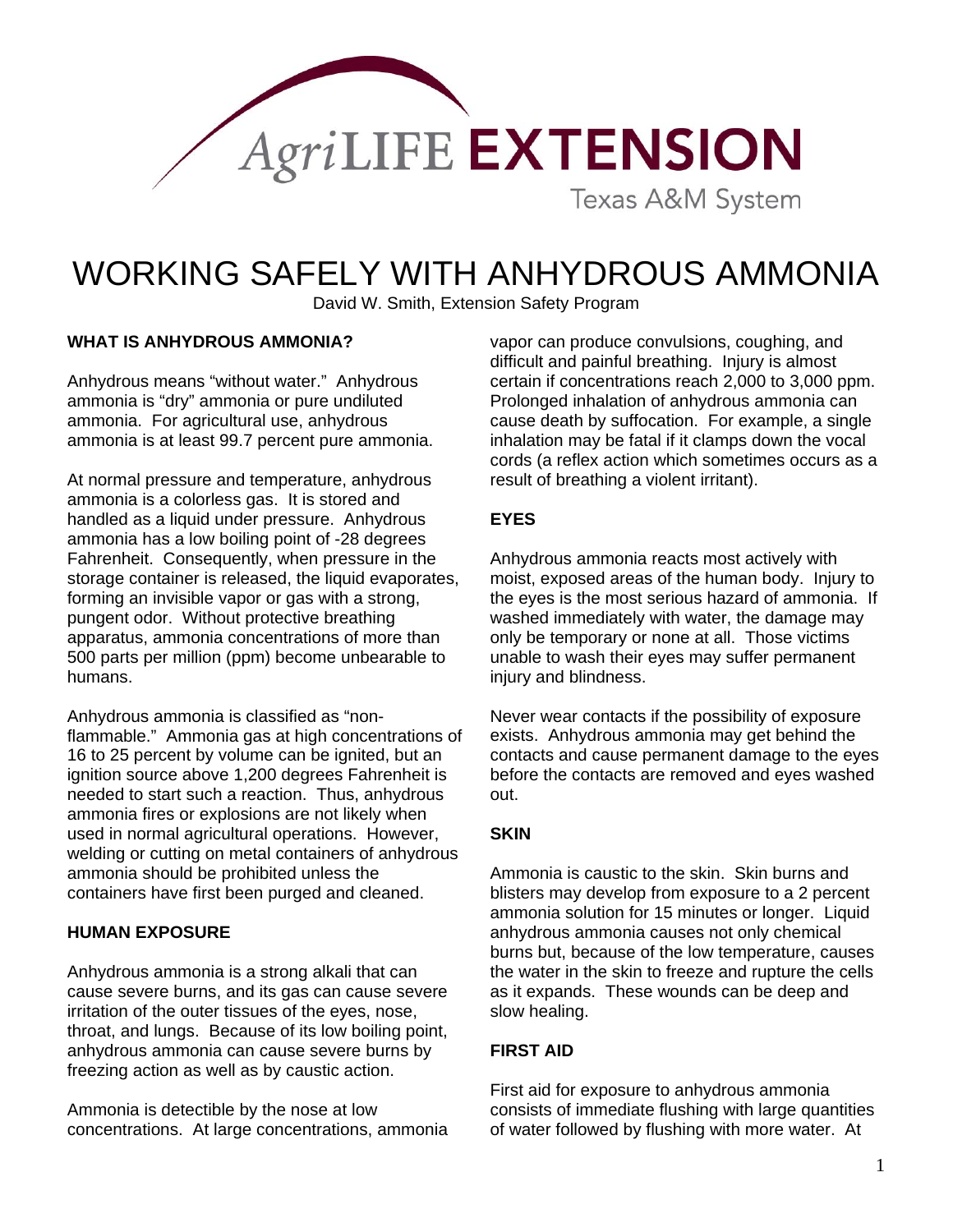least 5 gallons of clean water should be stored in the vicinity of anhydrous ammonia containers.

In cases of severe exposure, follow with first aid treatment, and call a doctor immediately. Give the doctor as much information as possible about the extent of exposure.

## **INHALATION**

- The victim should immediately get to or be assisted to an uncontaminated area.
- Get medical assistance if the worker has chest or breathing passage pains, or a persisting cough.
- If the exposure is severe, a physician should be called immediately and informed as completely as possible about the overexposure to ammonia.
- **If available, oxygen can be administered by a** trained individual to relieve pain and symptoms.
- If the victim is not breathing, artificial respiration should start immediately. Keep the victim warm and at rest.

# **EYE CONTACT**

- **Flush eyes with water for at least 15 minutes.** Even a small amount of ammonia in the eyes can cause damage.
- **Filush the entire eve surface and inner lining of** the eyelids thoroughly. Because the eyelids close voluntarily, hold the eyelids open while flushing.
- **If available, use a squeeze-type water bottle** that will squirt water into the eyes.
- **If medical help is not available after 15 minutes,** continue flushing until you get medical attention.
- **Another emergency eye flushing method is to** duck your head in a bucket of clean water, and blink and move eyes around.

# **SKIN CONTACT**

 Any portion of your body which is splashed with or exposed to anhydrous ammonia should be flushed thoroughly with water.

- If your clothes become saturated by liquid ammonia, they will probably freeze to your skin. Get under a deluge shower or other source of water immediately. Remove the clothes only after they have thawed and can be pulled freely from your skin.
- Do not apply salves or ointments to ammonia burns. Get medical attention as soon as possible.

### **SWALLOWING**

- Though it is rare that anyone swallows anhydrous ammonia, the first aid treatment involves water.
- Call a doctor immediately.
- If the victim is conscious, he or she should swallow large amounts of water.
- If vomiting begins, place the victim face down with the head lower than the hips to prevent it from entering the lungs.
- **If the victim is in shock or extreme pain, or is** unconscious, do not try to give him or her water or induce vomiting.

# **PERSONAL SAFETY EQUIPMENT**

Most anhydrous ammonia exposure accidents are completely preventable if personal protection equipment is used.

*Goggles* – Gas-proof goggles provide the greatest level of protection, because ammonia gas can dissolve in the tears and penetrate to the eye surface. In addition, when there is a risk of splashing, a full-face shield should be worn to prevent direct splashing of the face.

*Gloves* – Wear rubber or polyethylene gloves that are resistant to ammonia. Decontaminate gloves with water before they are removed.

*Boots and Slicker* – If it is necessary to clean up a spill or when there is a likelihood of contacting anhydrous ammonia, wear rubber boots and a slicker which covers your body. Decontaminate with water before removing garments.